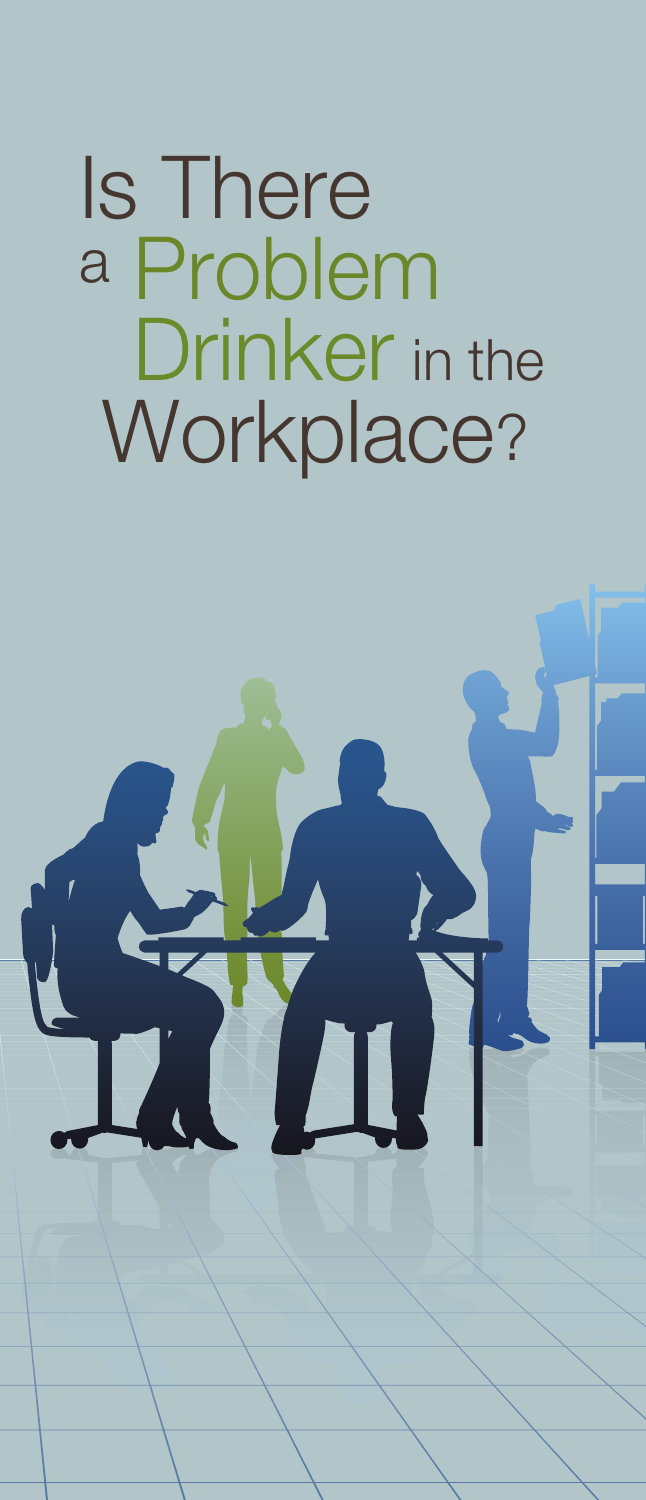*Alcoholics Anonymous®* is a fellowship of men and women who share their experience, strength and hope with each other that they may solve their common problem and help others to recover from alcoholism.

• The only requirement for membership is a desire to stop drinking. There are no dues or fees for A.A. membership; we are self-supporting through our own contributions.

• A.A. is not allied with any sect, denomination, politics, organization or institution; does not wish to engage in any controversy; neither endorses nor opposes any causes.

• Our primary purpose is to stay sober and help other alcoholics to achieve sobriety.

> *Copyright © by AA Grapevine, Inc.; reprinted with permission.*

**M**any organizations — corporations, unions and governmental agencies — have established programs to work with employees whose personal problems have affected their job performance and their families.

\_\_\_\_\_\_\_\_\_\_\_\_\_\_\_\_\_\_\_\_\_\_

Labor and management are increasingly aware of the disease of alcoholism and its high financial and human costs, and recognize the benefits of helping their employees.

# *To employers, supervisors and personnel professionals*

Alcoholics Anonymous can make available to labor, management, medical, social ser vices, human resources and employee assistance program professionals the cumulative experience of more than two million recovered alcoholics now living comfortable and productive lives without alcohol. A.A. is available in virtually every community with more than 66,000 groups in the United States and Canada alone.

A.A. can help organizations, corporations and businesses, regardless of size, contact men and women who have achieved sobriety, and are willing to share their experience freely with anyone who seeks help.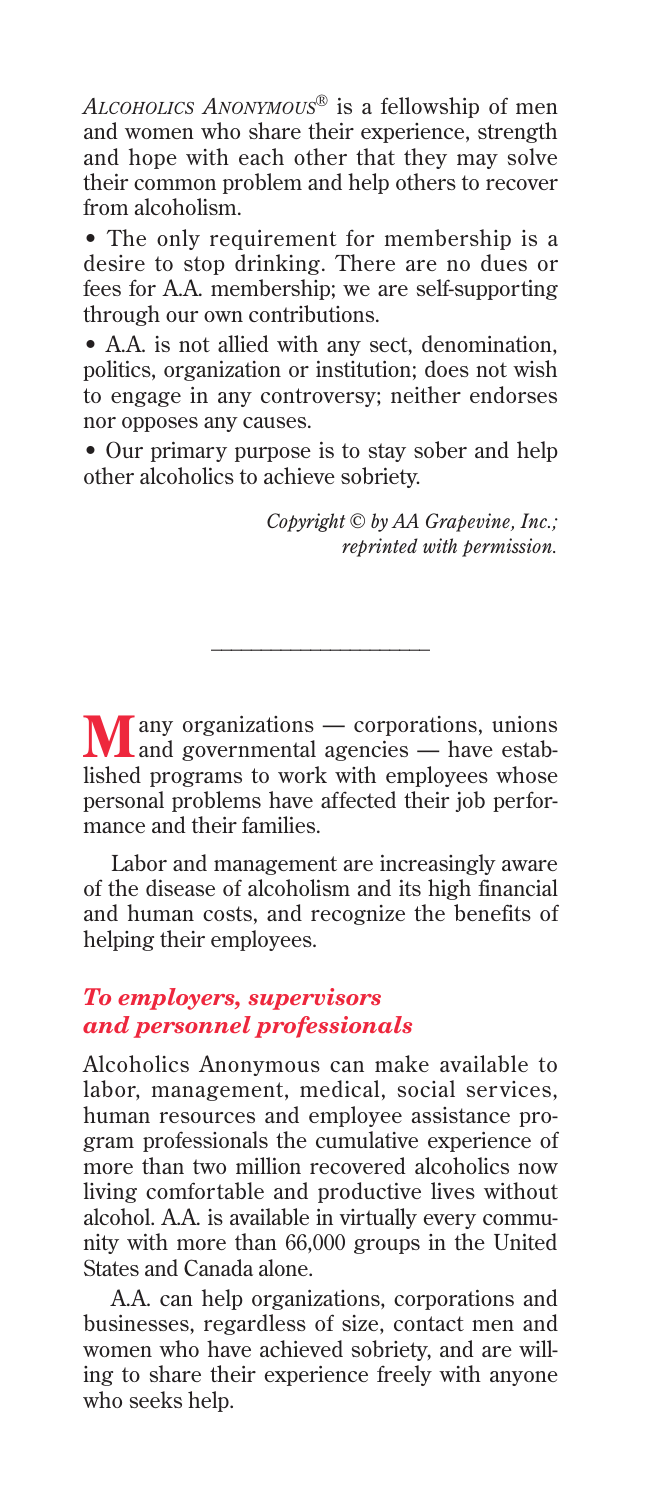The A.A. Fellowship is nonprofessional and available at no cost; its primary purpose is the personal recovery and continued sobriety of those alcoholics who turn to it for help. The A.A. approach is based on the ability of recovered alcoholics to help those who are still drinking.

## *Singleness of purpose and problems other than alcohol*

Some professionals refer to alcoholism and drug addiction as "substance abuse" or "chemical dependency." Nonalcoholics are, therefore, sometimes introduced to A.A. and encouraged to attend A.A. meetings. Nonalcoholics may attend *open*  A.A. meetings as observers, but only those with a *drinking* problem may attend *closed* A.A. meetings.

#### *To co-workers*

If you have a co-worker who may be a problem drinker, your understanding of the nature of the problem can play a vital part in helping the drinker to achieve and maintain sobriety.

You can take some action to assist in recovery by developing an understanding of the A.A. program.\* You may want to speak with an A.A. member or read some A.A. literature, which explains our program of recovery and gives a general idea of how A.A. works.

\*You may also want to contact Al-Anon Family Groups. Though it is entirely separate from Alcoholics Anonymous, it uses the general principles of the A.A. program as a guide for husbands, wives, relatives, friends and others close to alcoholics. (Al-Anon's website: al-anon.org)

#### *A.A. welcomes any opportunity to:*

- 1. Meet with any employer to discuss ways A.A. can cooperate.
- 2. Conduct employee meetings to explain the A.A. program of recovery.
- 3. Take employees with a drinking problem to A.A. meetings.

#### *How to contact A.A.*

A.A. or Alcoholics Anonymous is listed in most telephone directories. If A.A. is not listed, please write to the General Service Office, Box 459, Grand Central Station, New York, NY 10163, or visit G.S.O.'s A.A. website: aa.org.